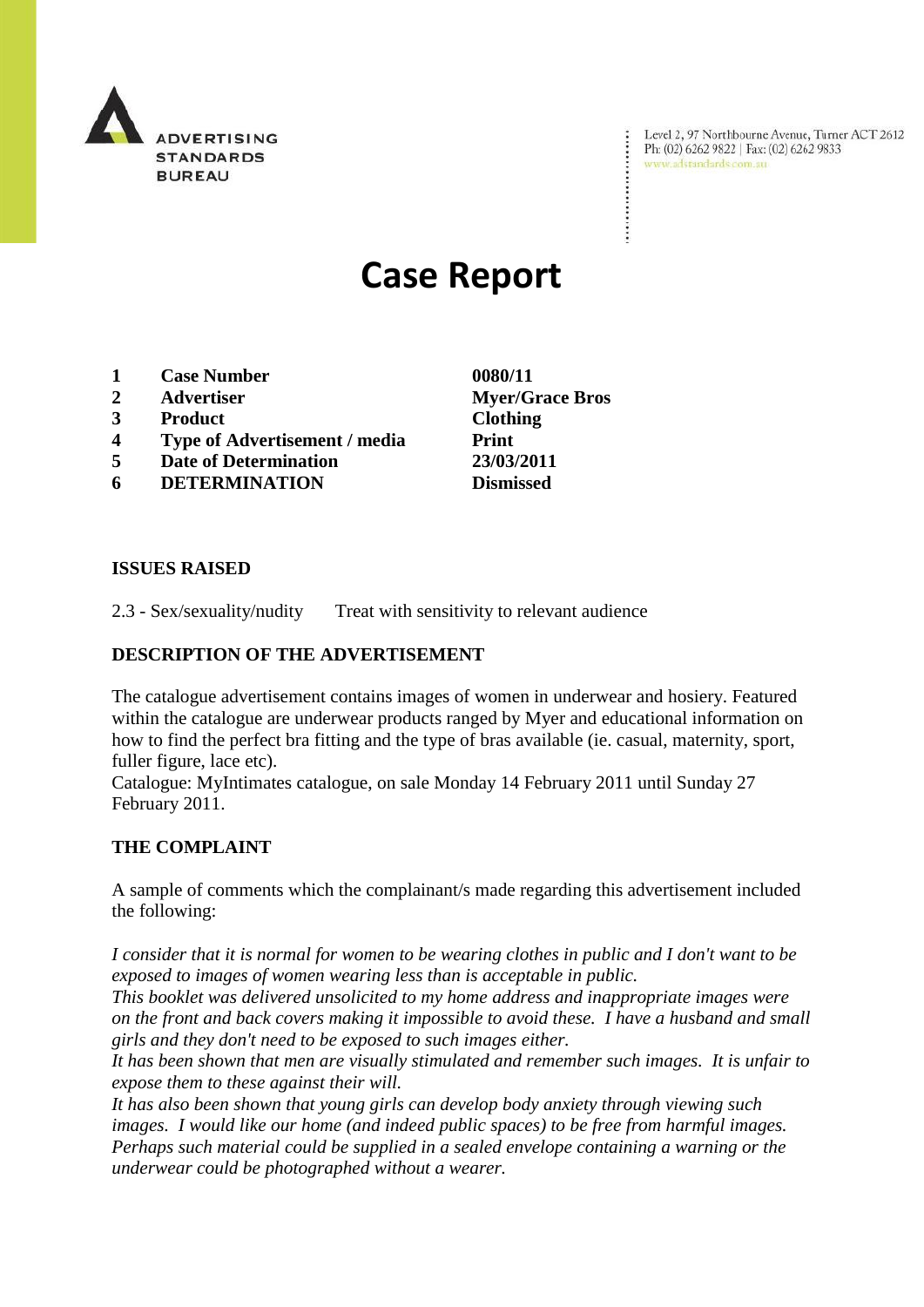*Thank you for your consideration of this complaint.*

### **THE ADVERTISER'S RESPONSE**

Comments which the advertiser made in response to the complainant/s regarding this advertisement include the following:

*We have reviewed the concerns raised by the complainant suggesting that the advertising of women wearing underwear in the myintimates catalogue on sale Monday 14 February 2011 until Sunday 27 February 2011 is inappropriate.*

*We note that section 2.3 of the Advertising Standards Bureau AANA Code of Ethics states that "Advertising or Marketing Communications shall treat sex, sexuality and nudity with sensitivity to the relevant audience and, where appropriate, the relevant programme time zone".*

*Myer is of the view that the images contained in the catalogue do not discriminate or vilify sexuality or nudity that would contravene prevailing community standards, and that the advertisement is not actively directed towards young children or men.* 

*The catalogue is for women's underwear (lingerie) and therefore it is reasonable and acceptable to depict women wearing underwear. All images of underwear products being modelled in the catalogue are mild with no nudity and treated with sensitivity.*

*The catalogue is primarily aimed at women and acts as an information guide to assist women in finding the perfect fitting bra. Page 4 and 5 of the catalogue contain educational information on how to find the perfect fitting bra and the different types of bras available at Myer. The images throughout the catalogue showcase the styles featured on page 5. In response to the complainants suggestion of placing catalogues in a sealed envelope with a warning, or the underwear be photographed without a model, Myer does not believe this is necessary. This is because the catalogues and images are not inappropriate or offensive and the delivery of such catalogues are consistent with other retailers who sell similar products including via similar mediums as well as prominently placed billboards. Accordingly, Myer does not believe that the catalogue contravenes section 2 of the AANA code of ethics.*

## **THE DETERMINATION**

The Advertising Standards Board ("Board") considered whether this advertisement breaches section 2 of the Advertiser Code of Ethics (the "Code").

The Board noted the complainant's concerns that the advertisement features inappropriate images of women in underwear and can be viewed by children.

The Board viewed the advertisement and noted the advertiser's response.